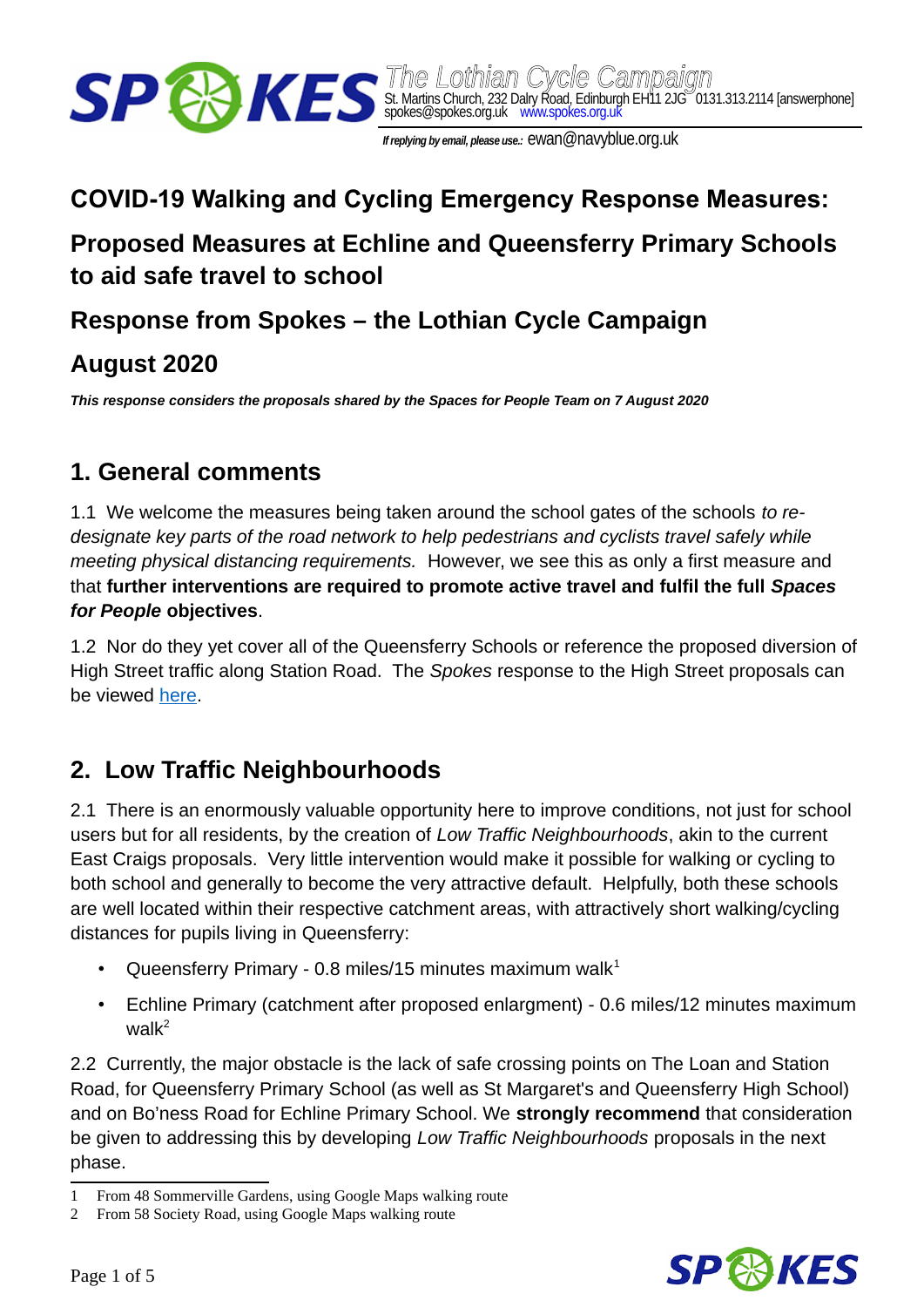# **3. Queensferry Primary School (roll 450 pupils)**

The Council proposal here is to:

*Introduce new waiting restrictions on Burgess Road along the school frontage to keep the area clear for physical distancing.*

3.1 We support the proposals, but consider that further interventions are required.

3.2 In addition, the proposals here need to be considered in combination with the proposals to close the High Street and divert traffic along Station Road. In this respect, it seems very odd that the Council is promoting a TTRO for Queensferry Primary School and not for St Margaret's Primary School and Queensferry High School, which are actually on Station Road and will see higher traffic volumes outside.



*Banner as Queensferry Primary School*

3.3 Burgess Road is quite narrow and there is a long history of parking problems here, as parents drop-off and pick-up at both the Primary School and the busy Nursery next door. During our site visit, at 4pm on 12 August, two cars were illegally parked outside, one in the bus stop and the other on the zig-zags and blocking the dropped kerb!

3.4 Historically, this problem has resulted in TROs being introduced to extend parking restrictions to much of both sides of Burgess Road and an extension of restrictions on The Loan over the past 3 or 4 years. We welcome that the currently proposed TTROs sensible y cover those parts of Burgess Road near the school not already covered by the existing restrictions. However, it is likely that the new restrictions will displace parking onto the nearby section of The Loan where it is still permitted, between Station Road and Burgess Road. Parking there creates a particular hazard for cyclists coming up The Loan, as visibility is poor



*Burgess Road at Queensferry Primary School*

at the crown of the hill and cars can pull out with very little notice from the parking spaces on one side and Loch Road on the other. Accordingly, **we recommend** that, to both improve cyclist safety and allow physical distancing that the TTRO should also include the parking area opposite Loch Road.

3.5 We note that following recent resurfacing works on The Loan that the road markings indicating current parking restrictions have not yet been repainted and **immediate attention is required** to rectify this.

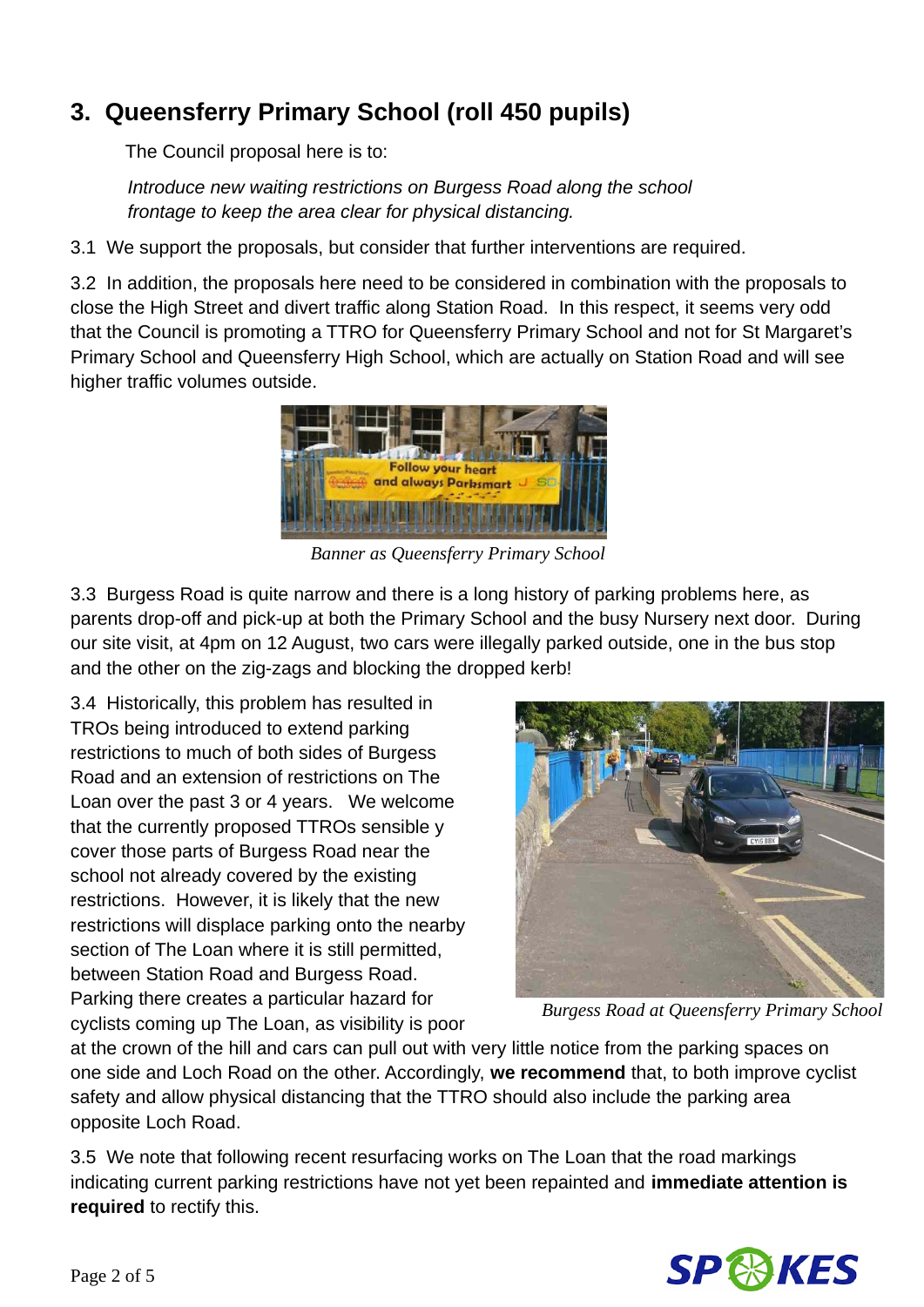3.6 As the school is the dominant user of the western end of Burgess Road, **we recommend**  that consideration should be given to its closure (except for service/school buses/taxis, cycles, street residents and the Council depot traffic) between the Council depot and the junction with The Loan. Its only purpose for most cars is a (very marginal) short-cut by-passing a short stretch of Station Road/The Loan. With closure, it would become a largely pedestrianised/cycle friendly stretch of road, supporting safe active travel.

3.7 As the proposed TTRO will mean that there will now be no permitted space for dropping off/ picking up by car, closure will stop those speculatively looking/hoping for a space just outside the school. Otherwise, speculative car-space lookers will continue, and there will inevitably be the illegal parking, with little chance of enforcement.

3.8 Whilst a closure could mean an increase in traffic use of the junctions at The Loan and Station Road, which may increase some risks with turning traffic, our view is this is more than offset by the reduction in risk by the reduced turning traffic at the two junctions at both ends of Burgess Road.

3.9 It is difficult and dangerous for school pupils wishing to walk or cycle to school to cross Station Road or The Loan, both of which bisect school catchment areas. **We strongly recommend** that temporary signalled crossings are installed at appopriate crossing points on these streets.

# **4. Echline Primary School (roll 290 pupils)**

The Council Proposal here is to:

*Introduce parking restrictions at the junction with the B924 Bo'ness Road to help pedestrians and cyclists travel safely while meeting physical distancing requirements.*

4.1 We support the proposals, but consider that further interventions are required to meet these objectives.

4.2 This school is well linked to the excellent path network serving the Echline area, with two direct links on the south side of the school. However, a lot of pupils also access the school from the north side, where:

- the area around the gate is busy with cars at school drop-off and pick-up time, and
- there is heavy traffic on the B924 Bo'ness Road, a main entry route to the town

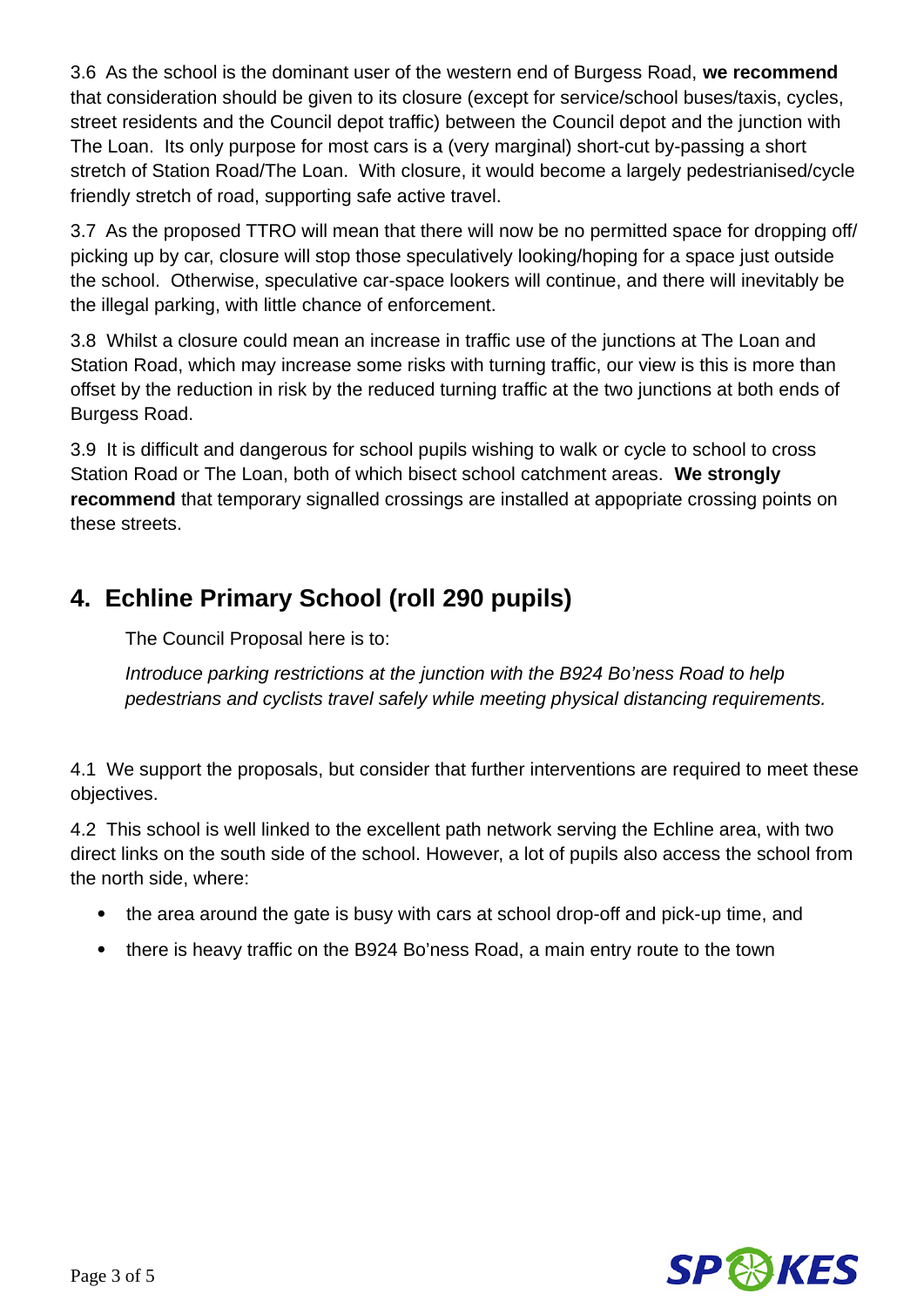#### **4.3** *Addressing the busy school gate problem:*

4.3.1 We note that the TTRO plan indicates that the parking restrictions will be introduced 'to improve visibility', but as this area can get very congested we consider that the TTRO is also necessary to provide more space for pupils and parents to access the school from Bo'ness Road, while physically distancing.

4.3.2 Given the need for physical distancing, **we recommend** that the school access road be closed just beyond the school gate; making the section between Bo'ness Road and the school

access-only for school staff, deliveries, etc. thereby reducing the volume of traffic and making the carriageway available to safely physical distance.

4.3.3 There is a surprising amount of road space here to drive on, including the unnamed service parallel to Bo'ness Road which runs along to Echline Avenue. In order to open up a lot of valuable pedestrian circulation space, **we recommend** extending the closure, along the length of the service road, to the entrance to the residents car park and introducing parking restrictions on the remainder, along to Echline Avenue. This would also have the further benefit of pushing drop-offs further from the school



*Service road, recommended for closure north from the school entrance*

gates, onto Echline Avenue, from which the excellent path network can be accessed in several places, thereby spacing out any drop-offs.

#### **4.4** *Addressing the busy B924 Bo'ness Road problem:*

4.4.1 The main reason why drop-offs occur is the danger from this busy and fast road which blocks the school off from a large part of its catchment area, to the north. When Echline Primary School was designed and built, the B924 Bo'ness Road was a relatively secondary entrance route into the town. Unfortunately, since the Queensferry Crossing opened, it has become the main route into the town from the west and a major barrier to active travel to school. We understand that, in recognition of this, that there is a pedestrian crossing promised to be installed. **We strongly recommend** that a temporary signalled crossing be installed as an urgent requirement as part of this scheme, pending its permanent replacement.



*The existing un-signalled crossing is 6 meters across, shows significant impact damage and is inadequate as a safe route to a primary school.*

4.4.2 We also strongly recommend that the speed limit on the B924 be reduced to a consistent 20mph along its whole length.